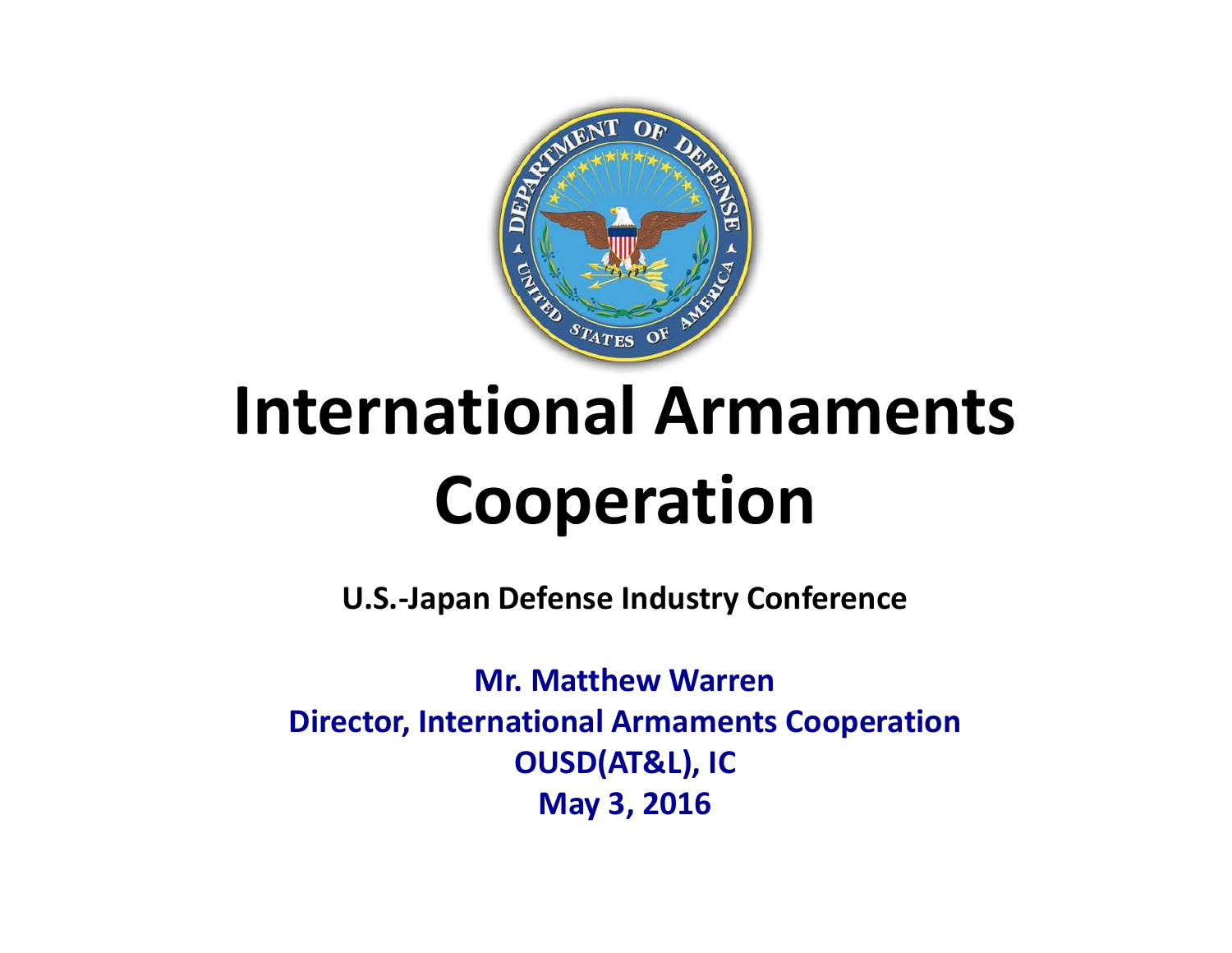

## **Why We Cooperate Internationally**



**Strengthen alliances and other relationships with friendly countries; encourage willingness to act ll i l i il l ii i collectively; promote internationallegitimacy in coalition operations**

#### **IndustrialBolster domestic and allied defense industrial base. o ste**

**Political**



**Ensure access to the best global technologies; help** Industrial<br>
Bolster domestic and allied defense industrial base.<br>
Ensure access to the best global technologies; help<br>
minimize capabilities gap with allies/coalition partners

### **Economical**

 **Share (reduce) costs for new system development; and for short and long‐term support of fielded systems;**



**Achieve interoperability that facilitates combined operations, reduces operational hazards and minimizes OPSEC compromises**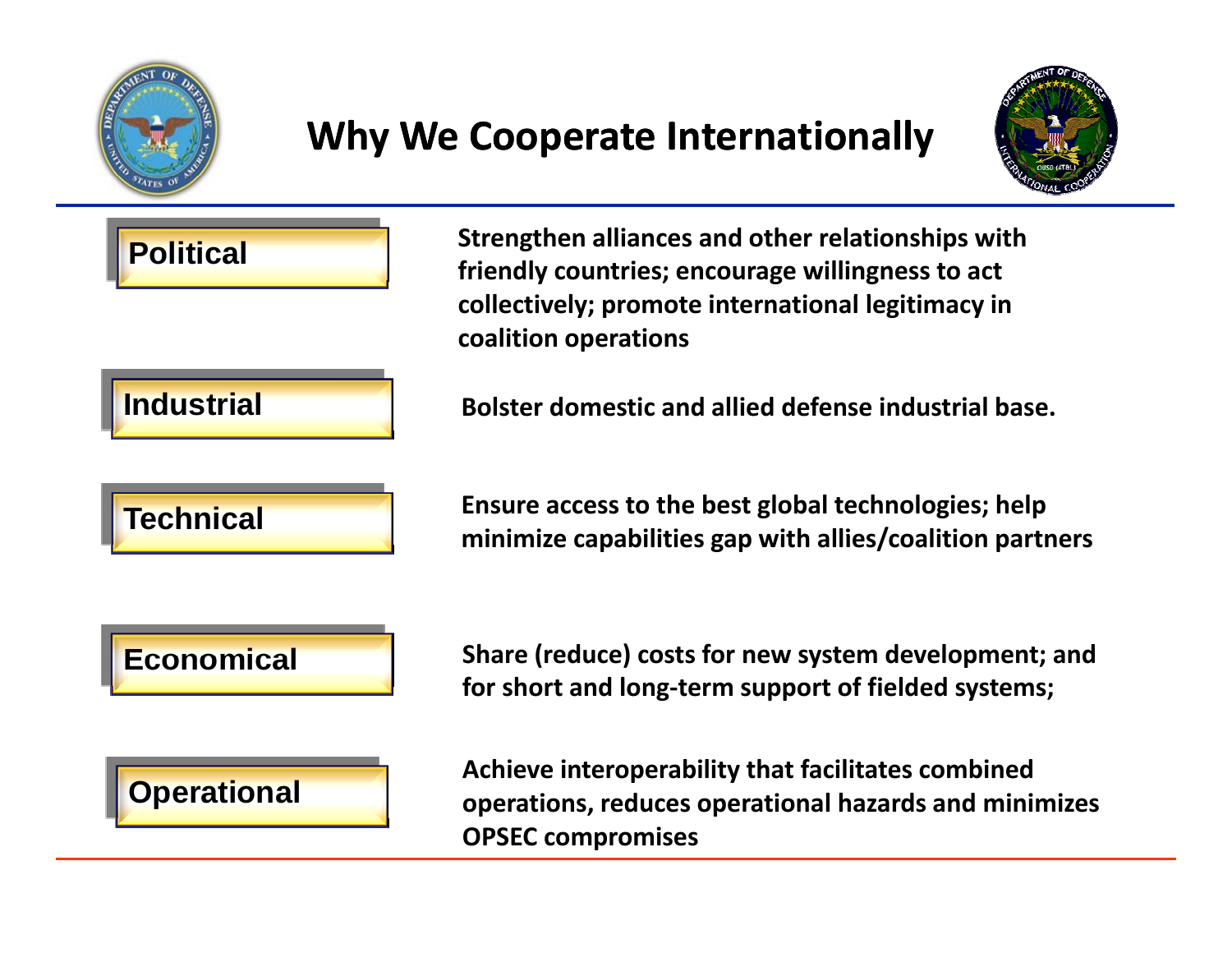



- •**USD(AT&L) is U.S. co‐chair at Executive Level**
- •**Senior DoD channel to coordinate IAC opportunities**
- $\bullet$  **Activities tied to OUSD(P)‐led Roles, Missions, and Capabilities (RMC) Working Group**
- **Solicits feedback from industry**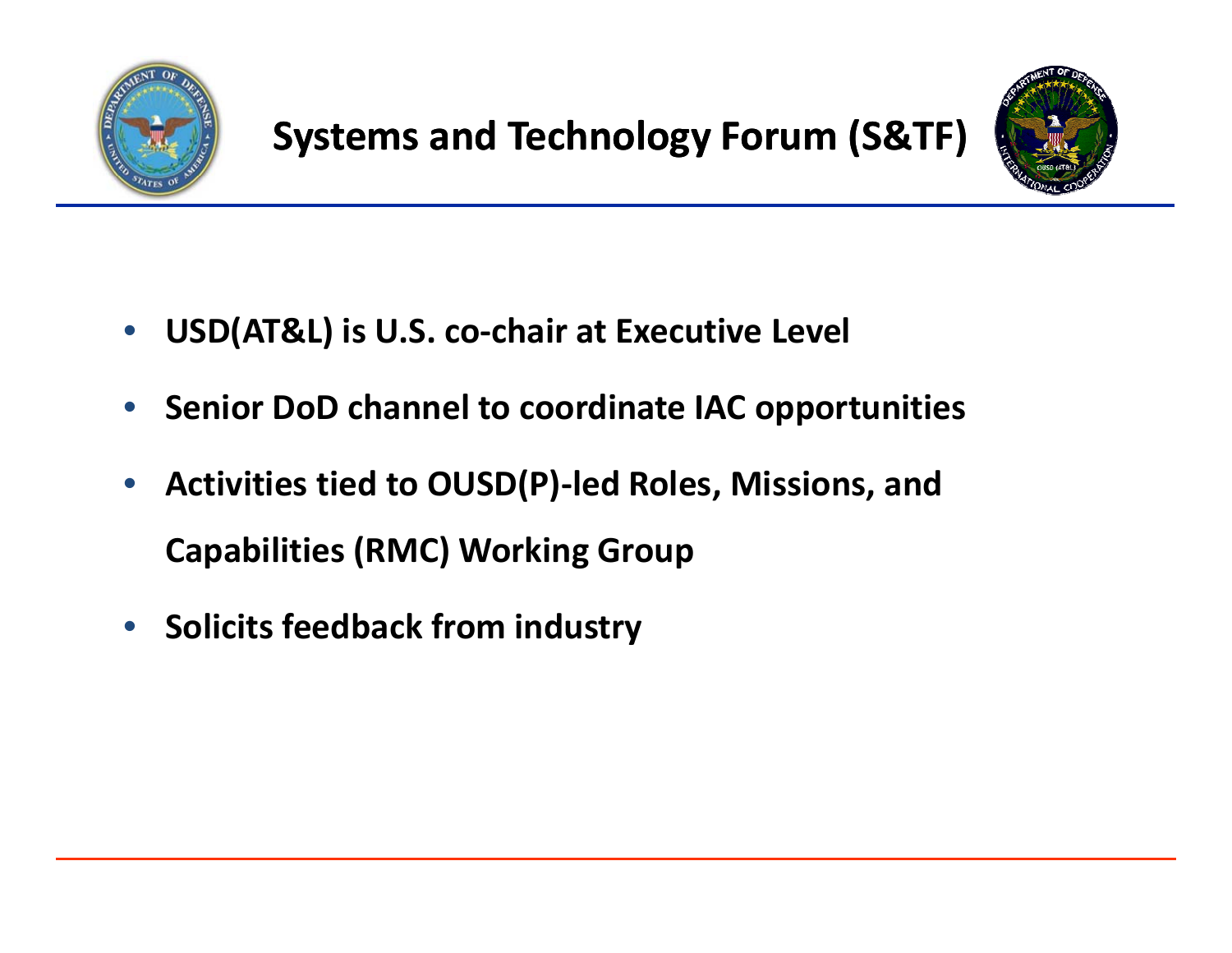

## **IAC Challenges**



- •**Export licensing requirements**
- $\bullet$ **Diverse contracting practices**
- •**Differing budgets and schedules**
- •**Security**